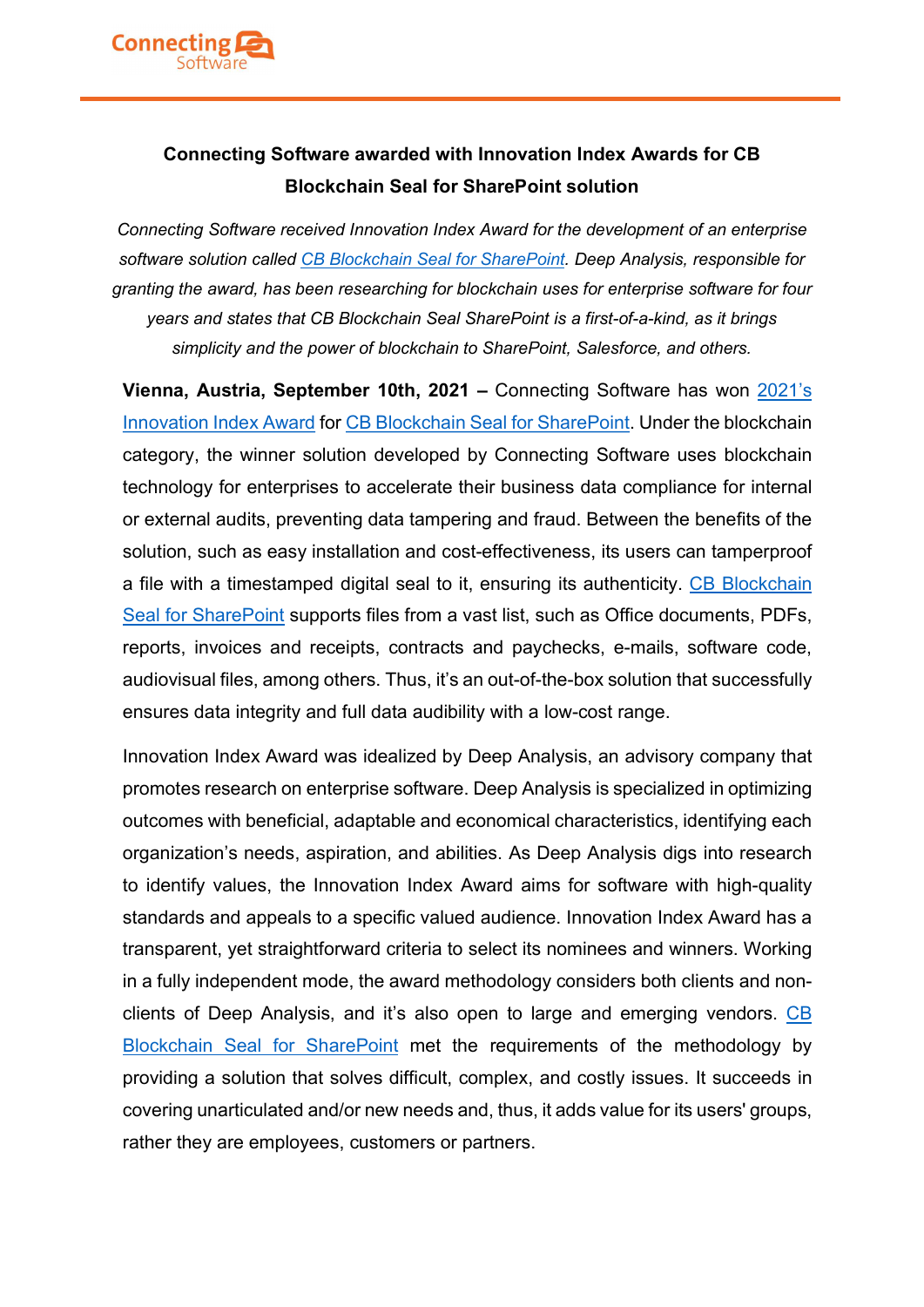

ī

Deep Analysis has been researching other uses of blockchain in information management for over four years when they found the solution developed by Connecting Software. Acknowledged as a first-of-a-kind solution in a recent analysis, Deep Analysis describes CB Blockchain Seal for SharePoint as "a novel, low-cost, and innovative way to add distributed trust".

Alan Pelz-Sharpe, founder of Deep Analysis, says that "Blockchain has huge potential to be used to seal and verify documents, records and files - creating a shared and universal version of the truth, rather than 'my version of the truth'. Blockchain Seal, makes that potential a reality in a low cost and simple to use way."

Deep Analysis's goal with the Innovation Index Award is to acknowledge creative and innovative moves from organizations to encourage the development of the enterprise software sector. They believe that good enterprise software must empower its users and give them a sense of accomplishment, as they now have the tools to make things easier when they were difficult, or even impossible, before.

Thomas Berndorfer, CEO of Connecting Software, states his pride and satisfaction for being awarded the 2021's Innovation Index Award. "In the name of the Connecting Software team, I can say that we are enormously proud of being recognized by Deep Analysis for winning the Innovation Index Award in 2021." He continues "Our gratitude is evident, as we worked hard to develop this fantastic product with such innovative technology." The recognition of the effectiveness and uniqueness of CB Blockchain Seal for SharePoint endorses Thomas' vision for the marketplace, as it will solve many needs to ensure data integrity in standard software: "Many blockchain projects fail due to complexity – we take that out and, with this award, we will increase a lot of speed in this new exciting market. Deep Analysis saw exactly what we wanted to achieve, and this makes the whole team very proud!"

### About Connecting Software

With headquarters in Vienna, the company has been in the market for nearly two decades developing business software solutions, IoT, and modern blockchain solutions. Focused on integrating different applications, Connecting Software have offices in the United States, Slovakia, and Portugal. Recently certified with ISO 9001 and ISO 27001, Connecting Software works with Public, Private, and Third Sector Organizations all around the globe and collects a significant amount of success stories